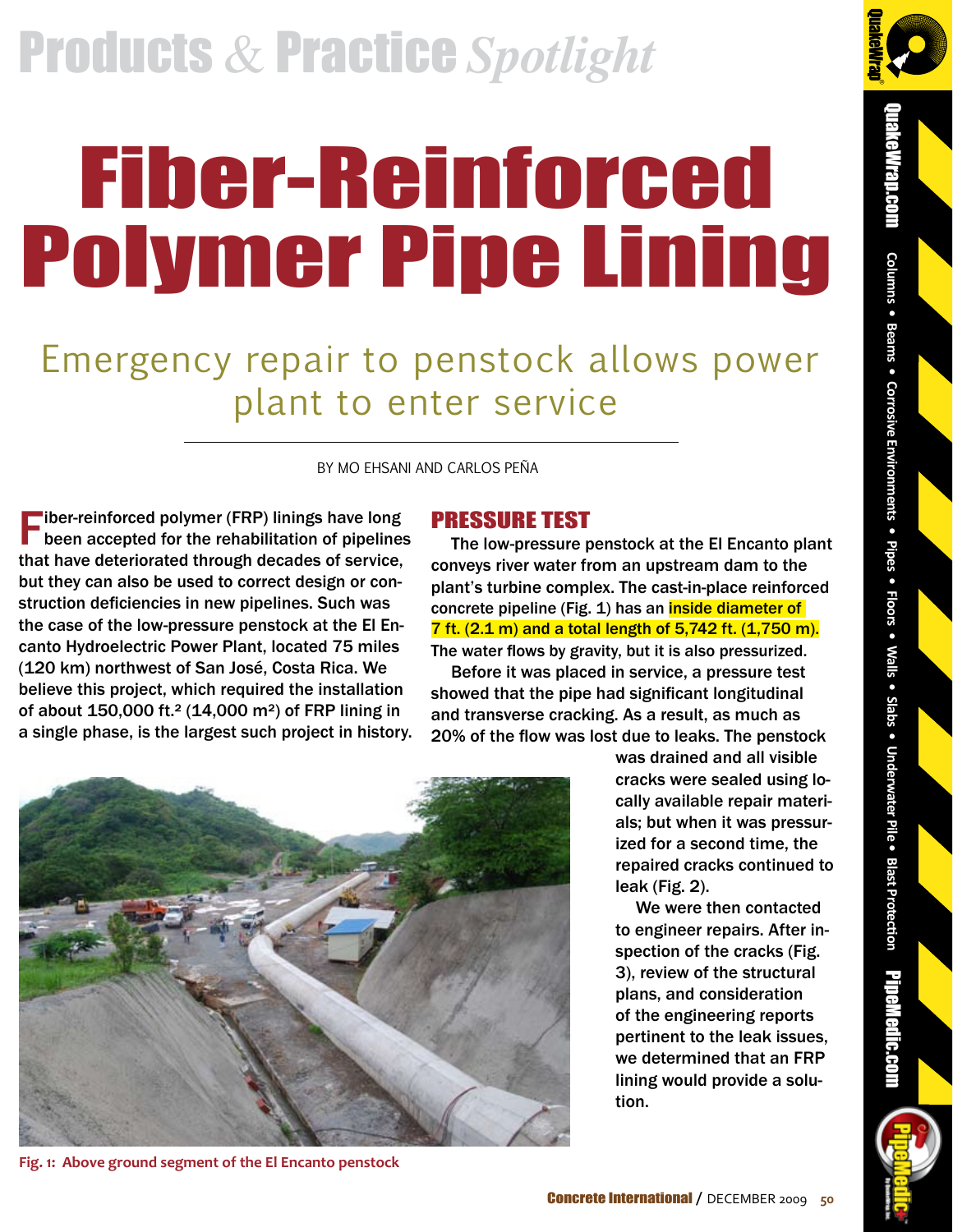#### RAPID RESPONSE Design

The FRP lining was designed to bridge cracks in the concrete, provide a moisture barrier, and supply additional hoop strength to compensate for future loss of circumferential steel due to corrosion. We designed the adhered FRP laminate to achieve full deformation compatibility with the pipe during pressurization, and we specified bidirectional glass fibers in the fabric to ensure that existing or future cracks are intercepted in orthogonal directions. It should be noted, however, that although the laminate will prevent water from leaking from or into the pipe, corrosion of the steel reinforcement will not be slowed significantly in this case due to the constant presence of seepage water in the cracks.

The time urgency associated with the power plant's imminent start of operations required placing the entire design and manufacturing process on a very tight schedule. Epoxy and fabric manufacturing plants were placed on accelerated production runs and part of the production was prepared for air cargo transport.

 A technical team of two structural engineers and three field supervisors traveled to Costa Rica to oversee the project and train the local installation crews. A technical team fluent in Spanish was required for the job to run smoothly.



**Fig. 2: After conventional crack sealing, the penstock failed to pass a second pressure test.**

# *"more than 1 mile of a 7 ft. diameter penstock was successfully retrofitted in 2 weeks"*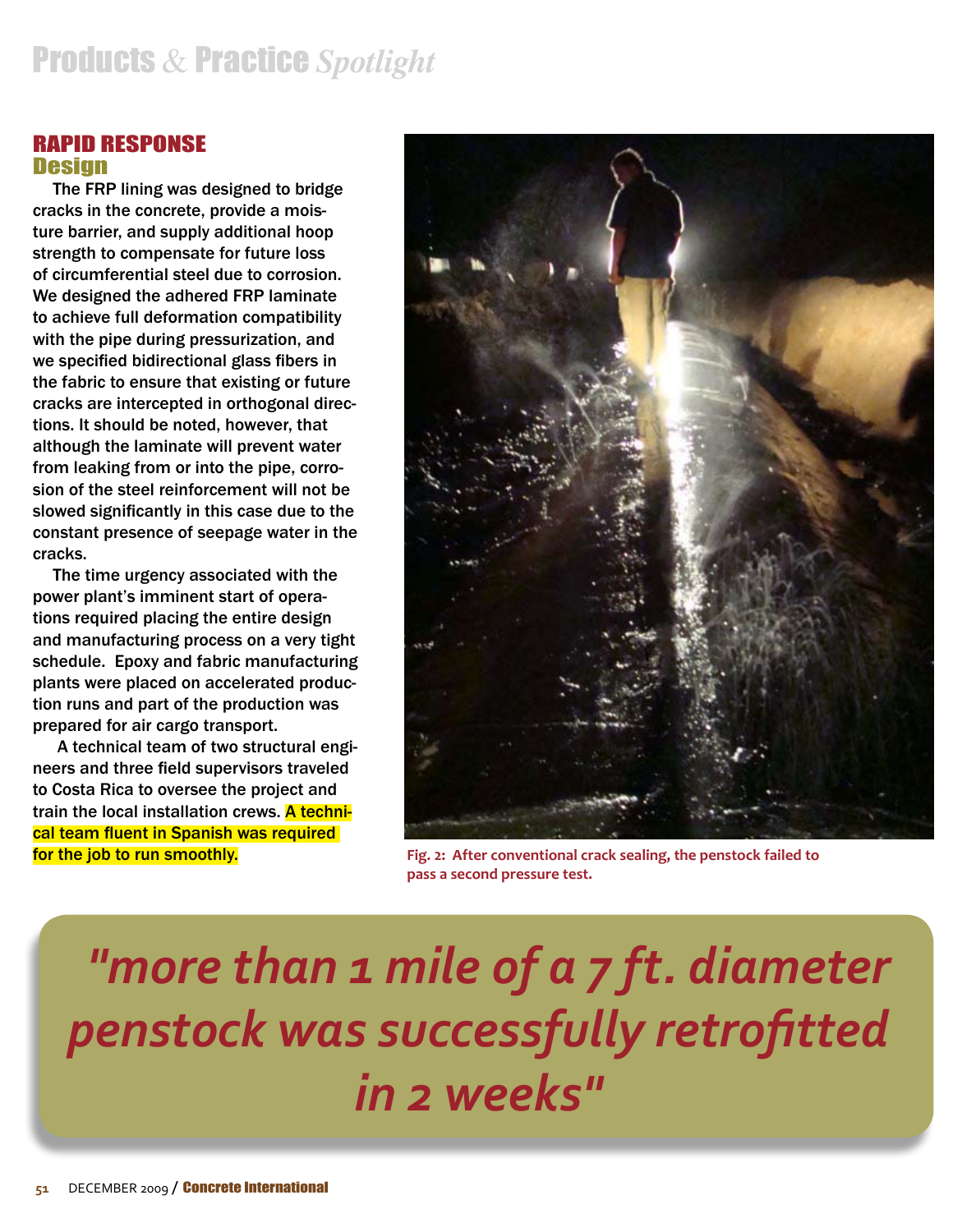#### Preparation and installation

Before an FRP lining can be applied, the substrate must be prepared to maximize contact and bond strength. The inside of the pipe was pressure washed with 7,000 psi (50 MPa) machines to remove scour, sediment, curing compounds, and any other substance that could hinder the bond between the FRP and the pipe surface; surface irregularities (such as roughness at construction joints and fins at formwork joints) were ground smooth (Fig. 4).

Crews were able to access the penstock at four relief valves. The valves, which were spaced from 1,000 to 1,500 ft. (300 to 450 m), provided 24 in. (600 mm) square access ports for workers, materials, and equipment. A five-person crew prepared and cut the FRP rolls at an outside station adjacent to the access point. The prepared rolls were then transported from the access point to the installation point, where a second five-person crew did the actual installation.

To help prevent the joints in the lining from being lifted by the water flow, the installation direction was opposite to the flow direction. An installation crew initially applied an epoxy paste to the top half of the penstock. This not only sealed the surface of the concrete to prevent the dry concrete from absorbing excessive resin from the saturated fabric but also prevented peeling of the saturated FRP fabric before the resin cured. Figure 5 shows the installation of the first roll of FRP lining material at one of the installation stations. After they were saturated with resin, 50 in. (1,270 mm) wide bands of fabric were rolled onto the prepared surface—much as one would install wallpaper.

Because gravity helped to hold the FRP fabric in place, only a seal coat of epoxy resin was used to prevent the dry concrete from absorbing excessive resin from the fabric in the lower half of the pipe. The edges of the fabric bands were lapped in the circumferential and longitudinal directions to achieve full continuity of the FRP. To help prevent delamination, the edges of the laps were feathered with epoxy paste or resin.

Construction joints were prepared at the starting point of each installation run, which later became the end point of the installation front that had started at a downstream access point. This joint was later sealed with an epoxy paste. No FRP lining edges were left exposed to peeling from water flow, maximizing the water tightness of the installation.



**Fig. 3: A typical crack in the pipe wall**

The final step involved installation of an epoxy top coat as a cover for all the installed FRP. This coat was designed to protect the laminate against abrasion caused by sediment carried by the river water as well as to cover possible pinholes in the FRP lining. The coating has a concrete gray color to facilitate quality control by providing a visual indication that the light green-colored FRP lining was fully covered. The top coat application took place before the lining was fully cured (the lining surface was tacky on contact) to ensure maximum bond.



**Fig. 4: Prior to installation of the FRP lining, surface preparation included grinding**